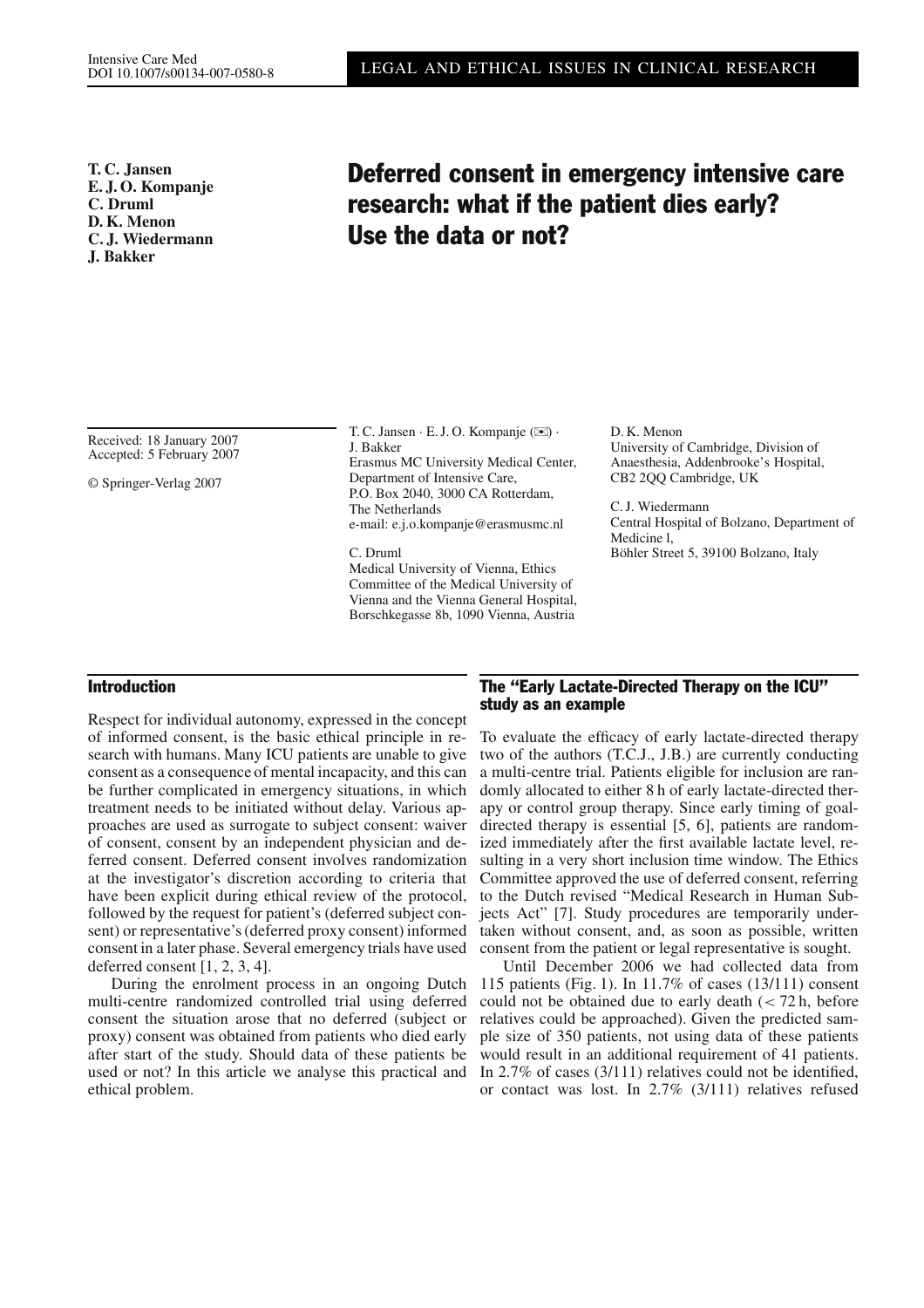

**Fig. 1** Flow-chart of the process of deferred consent in enrolled patients in the "Early Lactate-Directed Therapy on the ICU" study (February–December 2006)

consent, and these patients were withdrawn from analysis. Median randomization-to-consent time was 1 day  $(n = 92,$ interquartile range 0–3 days).

The Ethics Committee of the coordinating centre was asked for a judgement on the use of already obtained data of patients who died before consent could be sought. Our proposal to use the data was rejected.

# Previous experience in patients who died before obtained deferred consent

Some emergency studies using deferred consent have reported the use of data from patients who died early. In the PAC-man trial using deferred consent [2] consent was sought from patients who regained consciousness (deferred subject consent), regardless of whether relative's assent was obtained earlier. It was stated that "if the patient's died without regaining mental competency, the patient's data were included in the trial analysis" [8]. Fifty percent (249/500) of the patients died with obtained relative's assent (not consent) but without obtained subject deferred consent. Nine percent (45/500) died with neither relative's assent nor subject deferred consent. Data of these patients were included in the analysis. In another trial 74% of patients (220/300) were included under deferred consent [1] and were asked consent as soon as possible. This was done only in survivors, suggesting that if patients died before regaining consciousness, data were used [9]. As overall 28-day mortality was high (58%), a substantial part of the data were probably analysed without consent. In another trial [4], diligent attempts to contact the relative were made and an independent physician was consulted before it was deemed necessary to waive consent. If attempts to contact relatives continued to be unsuccessful, or if the patient died before relatives could be contacted, the institutional review board was notified, and data were used. Summarizing, in these studies [1, 2, 4], data were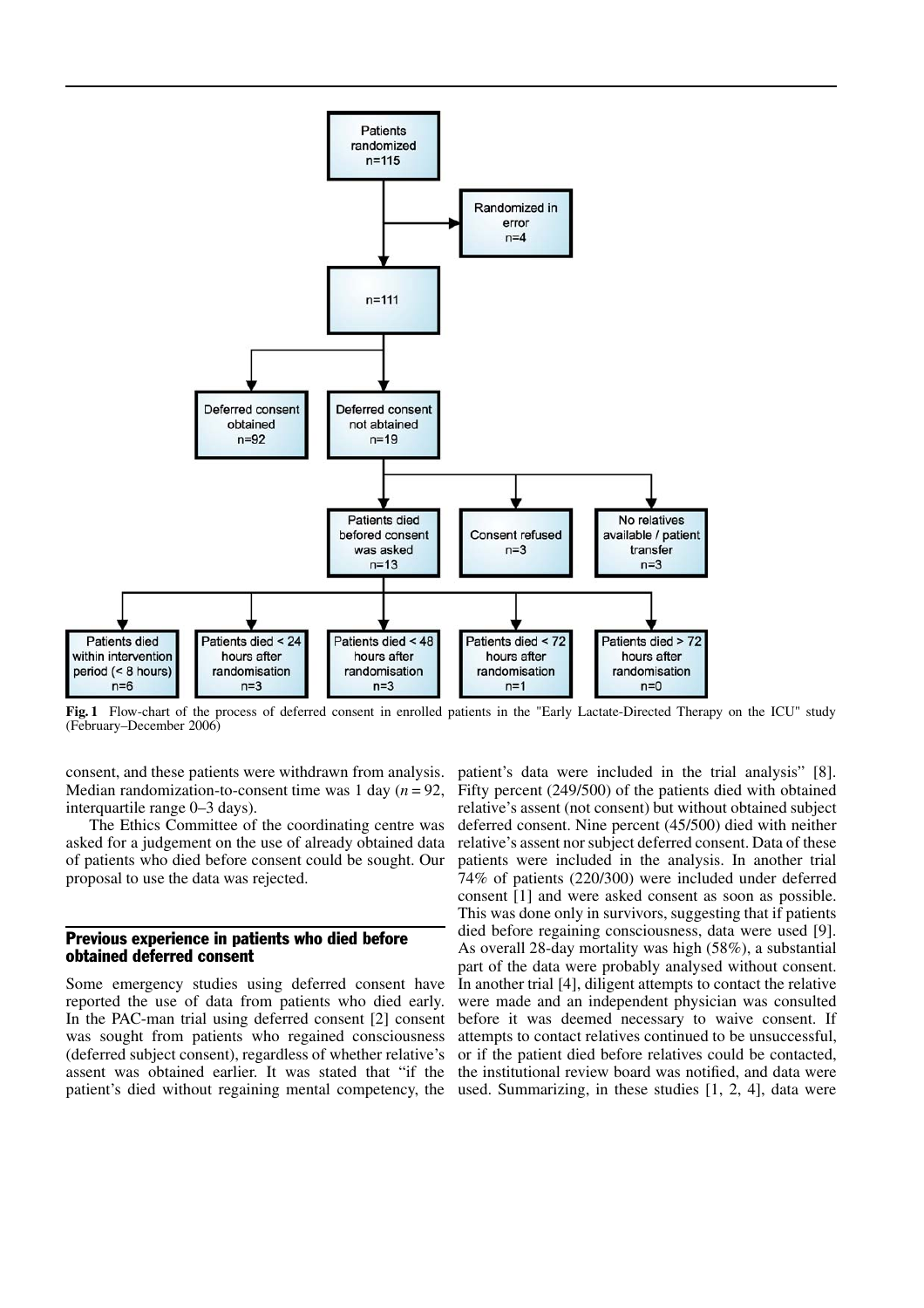used if the patient died before deferred consent was obtained, and reasonable efforts were made to obtain permission from a patient representative.

# Ethical considerations

Guiding ethical principles for medical research are respect for patient autonomy, protection against discomfort, risk, harm and exploitation and the prospect of benefit. Taking our lactate study as point of departure for analysis, some questions remain:

## Why is deferred consent necessary?

For optimal respect of patient's autonomy, seeking consent before study participation is preferable. Principle 1 of the Nuremberg Code states that the primary consideration in research is the subject's voluntary consent, which is "absolutely essential" (Military Tribunal, 1947, United States vs. Karl Brandt, "Trials of war criminals before the Nuremberg Military Tribunals under control counsil law no. 10: the medical case"). Unfortunately, in emergency ICU research this is often not possible, as illustrated by the PACman trial in which only 2.6% of patients could consent before starting the study [8]. Emergency research represents an exceptional situation in which the mechanisms of the consent process may need to be modified, but the social contract between researcher and research subject must be respected in order to provide a safeguard against unethical research. Despite the importance of the subject's voluntary consent or its various surrogate procedures, the question remains as to whether arguments in favour of *not using* data, are outweighed by the following arguments in favour of *using* data in such extraordinary case when patients die early and deferred consent would have to be sought from bereaved proxies.

Is proxy consent valid in emergency situations?

Uncertainty exists whether a substituted judgement on what a patient would have decided would concur with the patient's preferences. Some have shown that most patients confirmed the judgement made earlier by the relatives [8]. However, surrogate decision making for critical care research resulted in false-positive consent rates of 16–20% [10, 11]; a recent review showed overall inaccuracy of 32% [12]. The validity of proxy consent may be further reduced in emergency situations. Overwhelming emotions may decrease validity. Most proxies seem to make decisions based on what they hope will happen (benefit of therapy), not taking in consideration what is a real prospect (possible non-benefit and research-related burden) [13]. It is of ethical and fundamental concern that

relatives cannot make balanced decisions in this period of uncertainty. If the risk exists that consent by relatives in emergency ICU situations reflects more a regime of bureaucracy (consent is required, we need a signature), rather than true ethical concern (by obtaining consent the relatives act in the patients interests) [14], how can we value consent in the tragic situation in which the patient has died?

Do we harm the patients by using the obtained data?

Can we estimate how many patients or relatives would refuse the use of data obtained in acute situations without consent? Two studies evaluating emergency therapies [15, 16] used waiver of consent with subsequent written notification. Survival hospital-discharge rates were 8% (43/538) and 17% (14/82). Only 0.4% (2/538) and 0% (0/82) were withdrawn at relatives request after written notification [17]. In the PAC-man trial 3.3% of survivors (6/181) refused consent [8]. In our lactate study 2.7% (3/111) of patients or relatives refused study participation after randomization. It seems that very few patients or relatives refuse consent for using already obtained data in emergency situations. Do we harm patient's interests by using data without consent? The data in our lactate-study, consisting of regular data as survival, consumption of health care resources, laboratory values and haemodynamics data, are patient-identifiable only by the principal investigator. Given privacy-respecting handling of data and thorough confidentiality, patient's interests are not harmed by using the data.

Would we introduce selection bias by not using the data?

Patients who die early are the most severely ill (100% mortality) and excluding them can reduce external validity, jeopardize the balance between study arms and influence the effect of the intervention as this may differ in patients who die early than in survivors or those who die later. The intention-to-treat principle, recommended in the ICH E9 [18], implies that the primary analysis should include all randomized subjects. Compliance with this principle would require complete follow-up of all subjects for study outcomes. Not using study data of patients who died early would thus hamper the intention-to-treat principle. Although the Registry of the Canadian Stroke Network used a different consent procedure than our study, it does show that important selection biases can be found if many patients died or left the hospital before they could be approached for consent [19]. The in-hospital mortality rate was much lower among enrolled patients (6.9%) than among those eligible for study participations but not enrolled (21.7%). Hence study patients were no longer representative of typical stroke patients. Other studies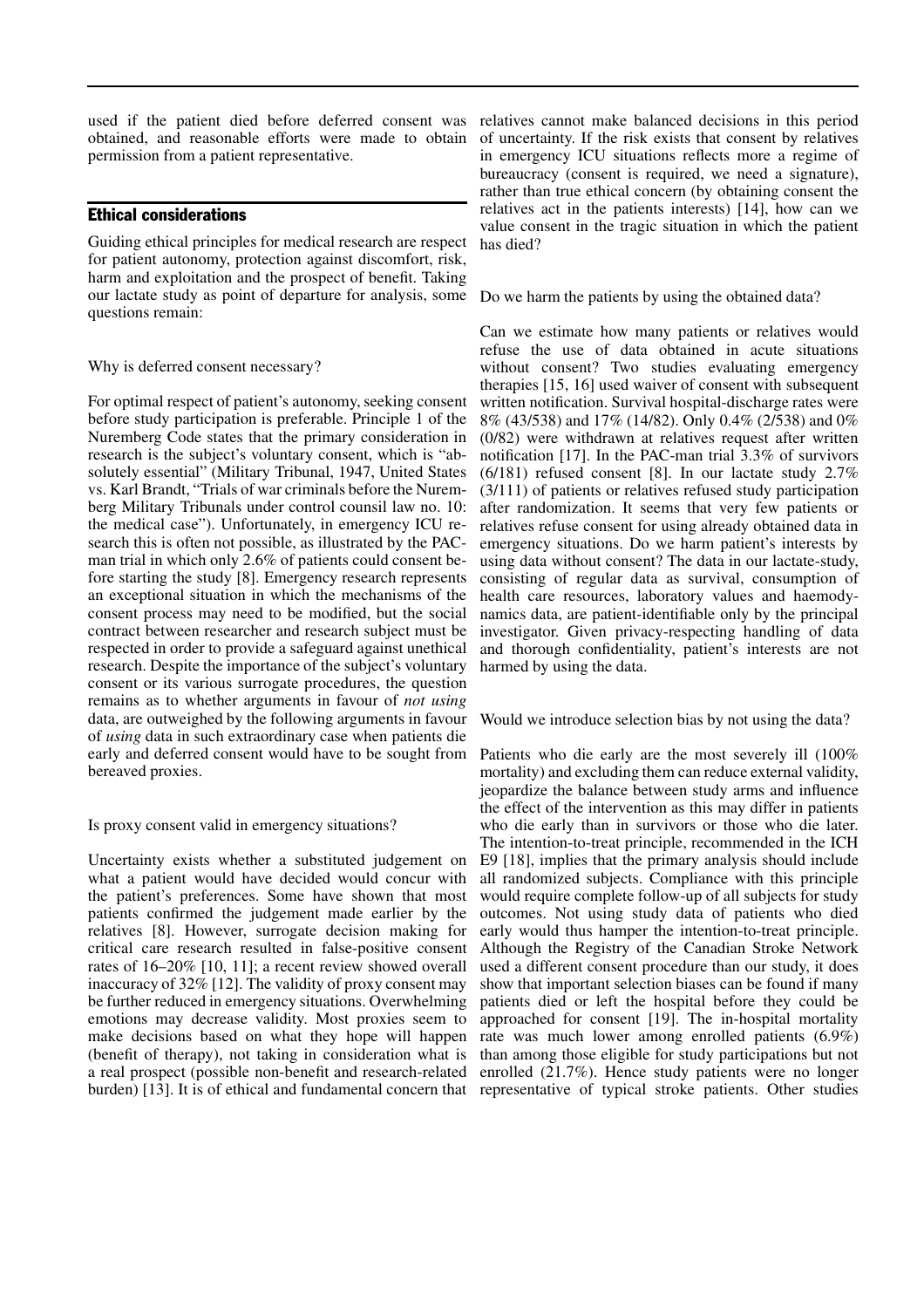showed that absolute requirements to obtain consent have medical research case" would still be a real burden for the led to selection biases in retrospective studies based on chart review [20, 21] and decreased enrolment in registries [22]. These concerns probably apply equally to the critical care/emergency medicine context, but additional data in this area would be useful. After completion of our lactate study we plan to compare study results including or excluding data from patients who died before deferred consent could be obtained. By doing this the hypothesis posed in this article will be tested, that not using these data will introduce selection bias, make randomization arms asymmetrical and jeopardize trial results.

#### Do future patients benefit from the obtained data?

Clinical research plays an important role in obtaining knowledge for improvement in therapy, patient safety and progress in medicine. Future patients will benefit from critical care research results of today. If data obtained in emergency ICU situations without consent cannot be used, and selection bias is thus introduced, study results may be ruined and future patients be harmed. Degrading a study in this fashion also devalues the contribution made by subjects who do consent to take part in the study, which is an ethically undesirable consequence. While this premise cannot provide an argument for including data when research subjects expressly deny consent, it does make an ethically valid case for including data where such explicit denial of consent does not exist. Notwithstanding this discussion it should not be forgotten that the society's interests in medical progress may never overrule potential burden and risks for patients, as enshrined in the Nuremburg Code [23].

#### What is the burden for the relatives?

Health care providers have a prima facie duty to relieve and prevent suffering (harm, burden) of patients, their relatives and society. Confronting relatives again with the event that their loved one died on the ICU can be seen as harm or burden. Concerning our lactate study, the local Ethics Committee acknowledged this psychological burden. If we can say that confronting bereaved relatives represents additional burden, which we have the duty to relieve or prevent, it seems morally correct to adopt policies that prevent seeking deferred consent from proxy's after their relatives death. Extending the time period of seeking consent could theoretically reduce the burden. However, obtaining written consent a long time after the patient has died can be impractical (telephone consent is not allowed and it is questionable whether the agreeing relative will take effort to reply a request for written consent), and, more importantly, actively approaching relatives for seeking consent in a "fatal

relatives.

Is the individual's (or proxy's) decision about the privacy of their medical information binding?

The individual's decision (whether made by the individual him/herself or his/her proxy) is not absolutely binding. In certain situations it is permissible to use personal information even though the individual has not allowed it. This point is supported by principles in ethics and law: (a) Article 8 of the European Convention on Human Rights permits personal information to be used without consent (even if the individual expressly objects) if the processing is necessary and proportionate for "the protection of health". This is generally understood to include some medical research projects. Additionally (b), the European Union Data Protection Directive allows member states to adopt laws which allow personal data to be processed for scientific purposes without consent provided sufficient safeguards apply. Lastly (c), the United Kingdom Data Protection Act of 1998 permits such processing if it is necessary and proportionate for the goals of medical research. Although there is little case law, the courts would likely consider the following factors when deciding whether the twin principles of necessity and proportionality have been met include: the practicality of seeking consent (or proxy consent), the importance of answering the research question, alternative ways of answering this question, the degree of anonymization of the data, the practicality of discarding individuals' data, the implications of discarding the data (selection bias) and the degree of distress caused to the individual or proxy by ignoring their wishes.

Deferring consent: how long do circumstances continue to prevent the giving of consent?

In the lactate trial study procedures were allowed for as long circumstances continue to prevent the giving of consent [7]. The local Ethics Committee interprets such a circumstance as physical absence of the patient's relative arguing that, as soon as relatives arrive, this circumstance is no longer valid, and hence consent should immediately be sought. Given that seeking proxy consent in emergency conditions is questionably valid (see "Is proxy consent valid in emergency situations?"), and it is a burden for the relatives to consent for their dead relative (see "What is the burden for the relatives?"), it could be seen in a way that in fact the circumstance continues that prevents the giving of consent.

To prevent investigators' abuse of this ongoing circumstance a time limit for seeking consent could be suggested. In a conducted survey among investigators active in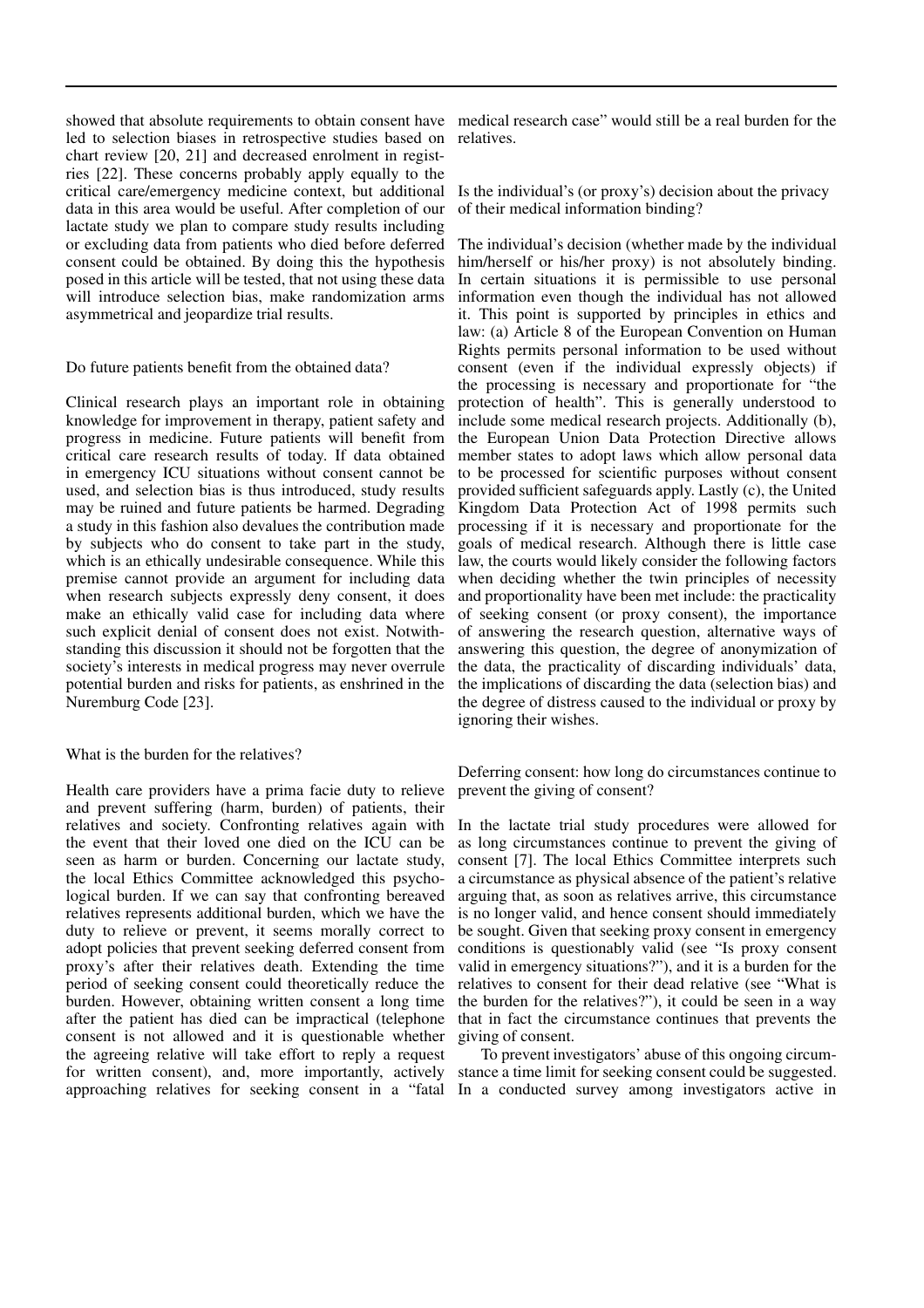the field of traumatic brain injury, opinions concerning the most appropriate time for requesting proxy deferred consent, were investigated (Fig. 2). Peak preferences of time limits were "less than 24 h" and "no limit". Adding the percentages,  $68\%$   $(12\% +8\% +29\% +19\%)$  of the respondents believed that deferred consent should be asked within 72 h after starting the study, while 32% (1%  $+26\% +5\%$  felt that the time limit should be longer than 72 h (or even that consent was not at all required) [14].

## Comparison with other countries in the European Union

The United Kingdom has recently introduced legislative and regulatory provision for emergency research. In principle, these provisions allow for proxy and deferred consent, and are included in the Mental Capacity Act 2005 (http://www.opsi.gov.uk/acts/acts2005/20050009.htm) and an amendment (http://www.opsi.gov.uk/si/si2006/ 20062984.htm) to the UK Clinical Trials regulations.

Italian implementation of the European Clinical Trial Directive 2001/20/EC enables enrolment of incapacitated patients in clinical trials, and deferred consent is required according to the ethics committee's approval [24].

In Austrian law, which allows proxy consent in the case of mental incapacity, there is a special provision regarding "emergency" situations in which inclusion of a patient can take place without proxy consent. The time period of the emergency is not considered as long as it takes to appoint a legal representative, but as long as the *specific* emergency is a medical emergency. If the patient regains the ability to consent, he/she is to inform without delay and to ask consent for further participation. Participation of such patients must be with the prospect of a potential direct benefit, "which exceeds the risks". Thus the prospect of any kind of group benefit is not enough. If the presumed patient's will is known and documented, this must be respected. Additionally, the public on the research site must be informed about the clinical trial (e. g. by notice on a notice-board at the hospital or on a web-site).

The issue of whether data from patients who have died can be used without formal authorization from patients or representatives is addressed in neither the Dutch, British, Italian and Austrian legislation. In the UK researchers have generally relied on interpretation of the provisions of the Data Protection Act 1998 (http://icocms.amaze.co.uk/documentUploads/use and disclosure of health data.pdf) to legitimize such data use. The UK also allows the use of an independent physician's consent in restricted circumstances, which would indeed be very useful when judging whether or not sufficient care has been taken to seek consent otherwise (i. e. prior to death), before using data without relatives' agreement.

#### Synthesis

Dutch regulatory bodies have ruled that if the patient dies shortly after randomization, and consent could not yet be obtained, this forms no reason to abandon the requirement to obtain deferred consent to use the data.

It is our conviction that the obligation to obtain consent should be respected as thoroughly as possible. However, (a) the validity of proxy consent obtained during emergency situations can be ethically questioned; (b) using data of patients who died and for whom deferred consent was not yet obtained will not harm the patient or relatives (pro-

**Fig. 2** Survey among investigators active in the field of traumatic brain injury. Within which time period should proxy deferred consent be obtained or information provided? (*n* = 77) [14]

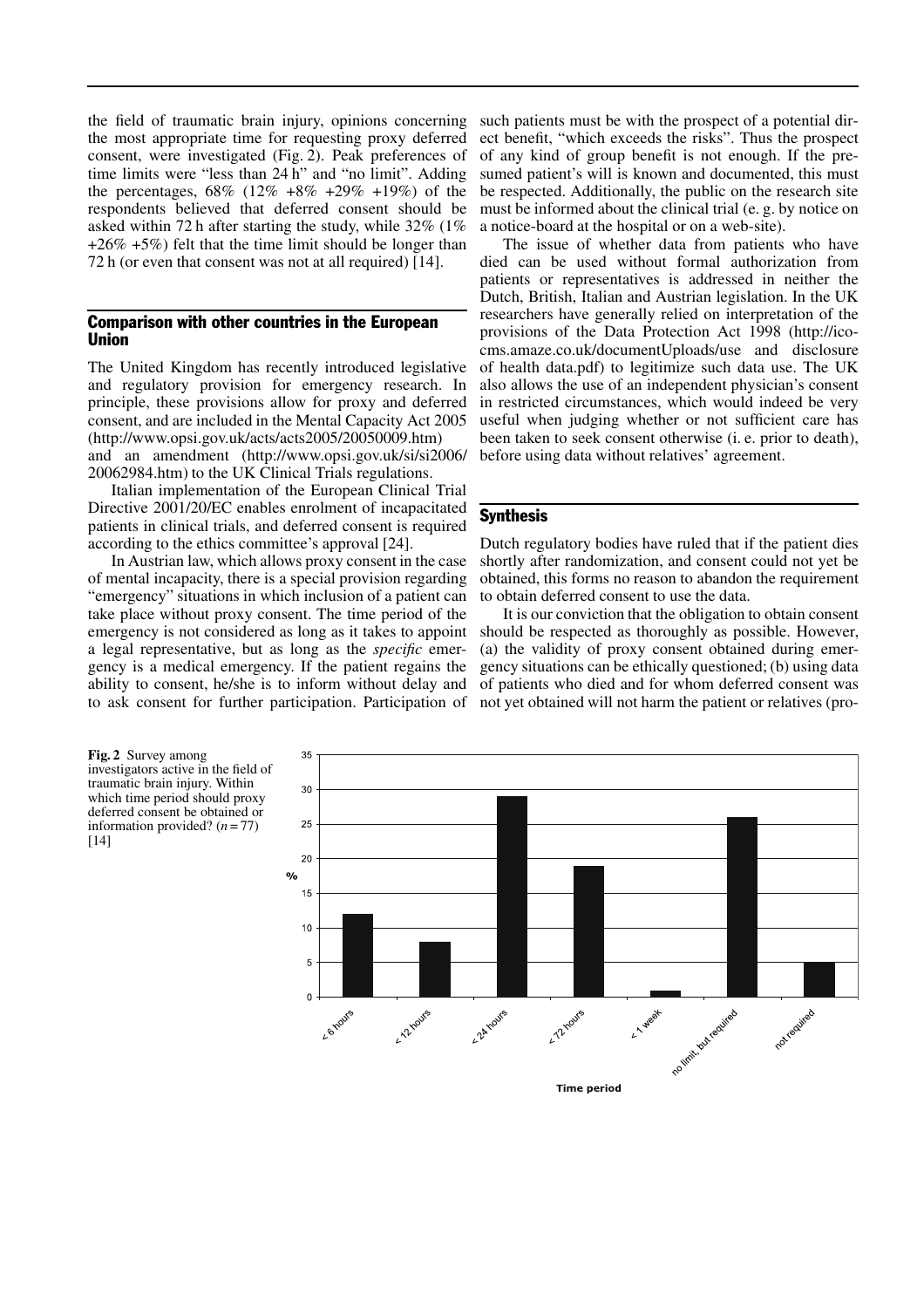vided that appropriate confidentiality and privacy measures have been applied); (c) not using data will probably introduce selection bias; (d) using data will benefit future patients and society; (e) confronting bereaved relatives to obtain consent is an additional burden; and (f) an individual's decision about the privacy of their medical information is not absolutely binding. We therefore think that it is inappropriate to enforce a strict rule that deferred consent must be obtained from bereaved relatives of deceased patients.

can be sought. To prevent unauthorized use of this exception of the obligation to obtain consent, we do, however, recommend a time limit for the exception of 72 h (after start of study procedures). Only if a patient dies after this period and consent is not yet obtained, should data not be used. If national legislation (e. g. in the UK) allows the use of independent physician's consent, consent to use the data should be sought in this way. If not, as a sign of respect for patient autonomy, we plea for a written notification send to the patients' general practitioner and to relatives after the early mourning phase in cases where data are being used for study analyses despite the lack of deferred consent [17]. Reports on all non-survivors without obtained consent should, in addition, be sent to the local ethics com-

# Recommendations

In studies that use deferred consent, data should be used if the patient dies before written (subject or proxy) consent mittees.

#### References

- 1. Annane D, Sebille V, Charpentier C, Bollaert PE, Francois B, Korach JM, Capellier G, Cohen Y, Azoulay E, Troche G, Chaumet-Riffaut P, Bellissant E (2002) Effect of treatment with low doses of hydrocortisone and fludrocortisone on mortality in patients with septic shock. JAMA 288:862–871
- 2. Harvey S, Harrison DA, Singer M, Ashcroft J, Jones CM, Elbourne D, Brampton W, Williams D, Young D, Rowan K (2005) Assessment of the clinical effectiveness of pulmonary artery catheters in management of patients in intensive care (PAC-Man): a randomised controlled trial. Lancet 366:472–477
- 3. Marshall LF, Maas AI, Marshall SB, Bricolo A, Fearnside M, Iannotti F, Klauber MR, Lagarrigue J, Lobato R, Persson L, Pickard JD, Piek J, Servadei F, Wellis GN, Morris GF, Means ED, Musch B (1998) A multicenter trial on the efficacy of using tirilazad mesylate in cases of head injury. J Neurosurg 89:519–525
- Young B, Runge JW, Waxman KS, Harrington T, Wilberger J, Muizelaar JP, Boddy A, Kupiec JW (1996) Effects of pegorgotein on neurologic outcome of patients with severe head injury. A multicenter, randomized controlled trial. JAMA 276:538–543
- 5. Kern JW, Shoemaker WC (2002) Metaanalysis of hemodynamic optimization in high-risk patients. Crit Care Med 30:1686–1692
- 6. Rivers E, Nguyen B, Havstad S, Ressler J, Muzzin A, Knoblich B, Peterson E, Tomlanovich M (2001) Early goal-directed therapy in the treatment of severe sepsis and septic shock. N Engl J Med 345:1368–1377
- 7. Anonymous (1998) Wet van 26 februari 1998, houdende regelen inzake medisch—wetenschappelijk onderzoek met mensen. Staatsblad, 1998:161
- 8. Harvey SE, Elbourne D, Ashcroft J, Jones CM, Rowan K (2006) Informed consent in clinical trials in critical care: experience from the PAC-Man Study. Intensive Care Med 32:2020–2025
- 9. Annane D, Outin H, Fisch C, Bellissant E (2004) The effect of waiving consent on enrollment in a sepsis trial. Intensive Care Med 30:321–324
- 10. Booth MG, Doherty P, Fairgrieve R, Kinsella J (2004) Relatives' knowledge of decision making in intensive care. J Med Ethics 30:459–461
- 11. Coppolino M, Ackerson L (2001) Do surrogate decision makers provide accurate consent for intensive care research? Chest 119:603–612
- 12. Shalowitz DI, Garrett-Mayer E, Wendler D (2006) The accuracy of surrogate decision makers: a systematic review. Arch Intern Med 166:493–497
- 13. Mason SA, Allmark PJ (2000) Obtaining informed consent to neonatal randomised controlled trials: interviews with parents and clinicians in the Euricon study. Lancet 356:2045–2051
- 14. Kompanje EJ, Maas AI, Hilhorst MT, Slieker FJ, Teasdale GM (2005) Ethical considerations on consent procedures for emergency research in severe and moderate traumatic brain injury. Acta Neurochir (Wien) 147:633–640
- 15. Morrison LJ, Dorian P, Long J, Vermeulen M, Schwartz B, Sawadsky B, Frank J, Cameron B, Burgess R, Shield J, Bagley P, Mausz V, Brewer JE, Lerman BB (2005) Out-of-hospital cardiac arrest rectilinear biphasic to monophasic damped sine defibrillation waveforms with advanced life support intervention trial (ORBIT). Resuscitation 66:149–157
- 16. Morrison LJ, et al (2004) Randomzied controlled feasibilty trial comparing safety and effectiveness of prehospital pacing versus conventional treatment (PrePACE) (abstract). Acad Emerg Med 11:588
- 17. Spence JM, Notarangelo V, Frank J, Long J, Morrison  $LJ(2005)$  Responses to written notification during out-ofhospital care trials using waiver of informed consent. Acad Emerg Med 12:1099–1103
- 18. CPMP-ICH (1998) E9: statistical principles for clinical trials. International conference on harmonization of technical requirements for registration of pharmaceuticals for human use 363/96
- 19. Tu JV, Willison DJ, Silver FL, Fang J, Richards JA, Laupacis A, Kapral MK (2004) Impracticability of informed consent in the Registry of the Canadian Stroke Network. N Engl J Med 350:1414–1421